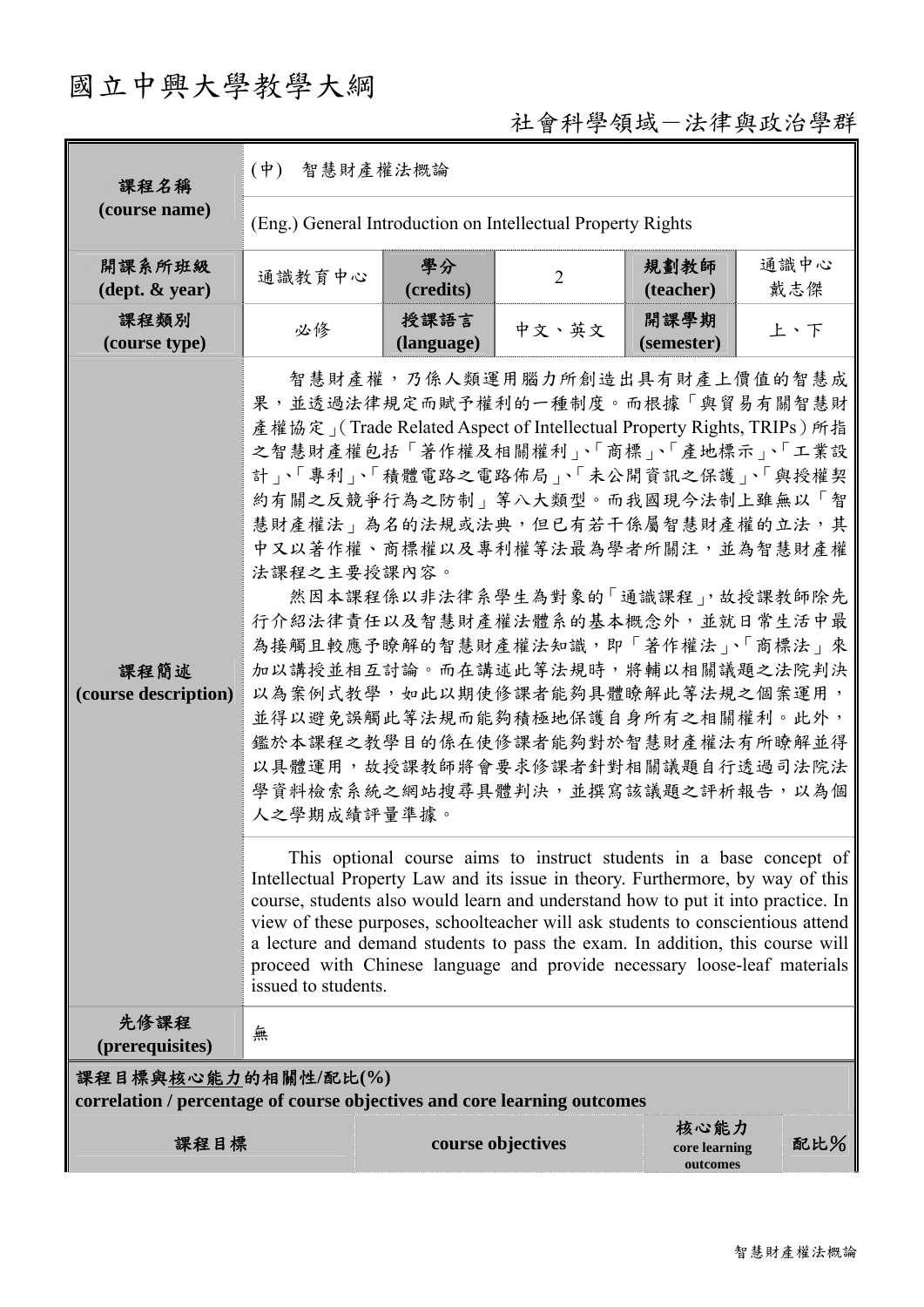|                | 1. 使修課者瞭解智慧財產權相關<br>法規的基本概念。<br>使修課者思辨此等法規落實上<br>之重要意義,進而整合並運用<br>至本科所學領域當中。<br>3. 使修課者積極落實並維護自身<br>與他人之智慧財產權,以為社<br>會盡棉薄之力。 |                                                                                                                                                         | The course aims to train students to<br>know a base concept of Intellectual<br>Property Law and its issue in theory<br>and thereby learn how to protect by<br>related laws. | 人文素養 | 10%   |  |  |  |
|----------------|------------------------------------------------------------------------------------------------------------------------------|---------------------------------------------------------------------------------------------------------------------------------------------------------|-----------------------------------------------------------------------------------------------------------------------------------------------------------------------------|------|-------|--|--|--|
|                |                                                                                                                              |                                                                                                                                                         |                                                                                                                                                                             | 科學素養 | $0\%$ |  |  |  |
|                |                                                                                                                              |                                                                                                                                                         |                                                                                                                                                                             | 溝通能力 | 20%   |  |  |  |
|                |                                                                                                                              |                                                                                                                                                         |                                                                                                                                                                             | 創新能力 | 40%   |  |  |  |
|                |                                                                                                                              |                                                                                                                                                         |                                                                                                                                                                             | 國際視野 | 10%   |  |  |  |
|                |                                                                                                                              |                                                                                                                                                         |                                                                                                                                                                             | 社會關懷 | 20%   |  |  |  |
|                | 課程目標之教學方法與評量方式<br>(teaching and assessment methods for course objectives)                                                    |                                                                                                                                                         |                                                                                                                                                                             |      |       |  |  |  |
|                | 教學方法 (teaching methods)                                                                                                      |                                                                                                                                                         | 評量方式 (assessment methods)                                                                                                                                                   |      |       |  |  |  |
| 講授<br>討論       |                                                                                                                              | 一、平時成績(40%)<br>※按出席率評量之,並採不定時抽點,且一次未到者即扣4<br>分,扣完為止。<br>$\equiv$ 、學期報告 $(30\%)$<br>三、期末考試(30%)<br>※可攜帶任何有關資料作答<br>★教學大綱、報告撰寫格式及其繳交日期與評分方式,將於上<br>課時說明之。 |                                                                                                                                                                             |      |       |  |  |  |
|                |                                                                                                                              |                                                                                                                                                         |                                                                                                                                                                             |      |       |  |  |  |
|                | 授課內容 (單元名稱與內容、習作/考試進度、備註)<br>(course content and homework/tests schedule)                                                    |                                                                                                                                                         |                                                                                                                                                                             |      |       |  |  |  |
| 週次             | 主題內容/章節/或活動                                                                                                                  |                                                                                                                                                         | 備註                                                                                                                                                                          |      |       |  |  |  |
| 1              | 本課程簡介                                                                                                                        |                                                                                                                                                         | 授課內容、進度及評量之說明;智慧財產權法概說                                                                                                                                                      |      |       |  |  |  |
| $\overline{2}$ | 著作權法之基本觀念 (一)                                                                                                                |                                                                                                                                                         | 著作之概念及其範圍                                                                                                                                                                   |      |       |  |  |  |
| 3              | 著作權法之基本觀念 (二)                                                                                                                |                                                                                                                                                         | 著作權與其他權利間之關係                                                                                                                                                                |      |       |  |  |  |
| $\overline{4}$ | 著作權法之基本觀念 (三)                                                                                                                |                                                                                                                                                         | 著作權法之立法目的與原則                                                                                                                                                                |      |       |  |  |  |

6 著作權之規範內容(二) 著作權之內容及其客體範圍

7 著作權之規範內容(三) 著作權之權能及其運 問題Ⅰ

8 著作權之規範內容(四) 著作權之權能及其運用問題 II

9 著作權之行使與限制(一) 著作權之讓與、授權及其管理

10 著作權之行使與限制 (二) 著作權之合理使用及其免責認定 I

11 著作權之行使與限制(三) 著作權之合理使用及其免責認定 II